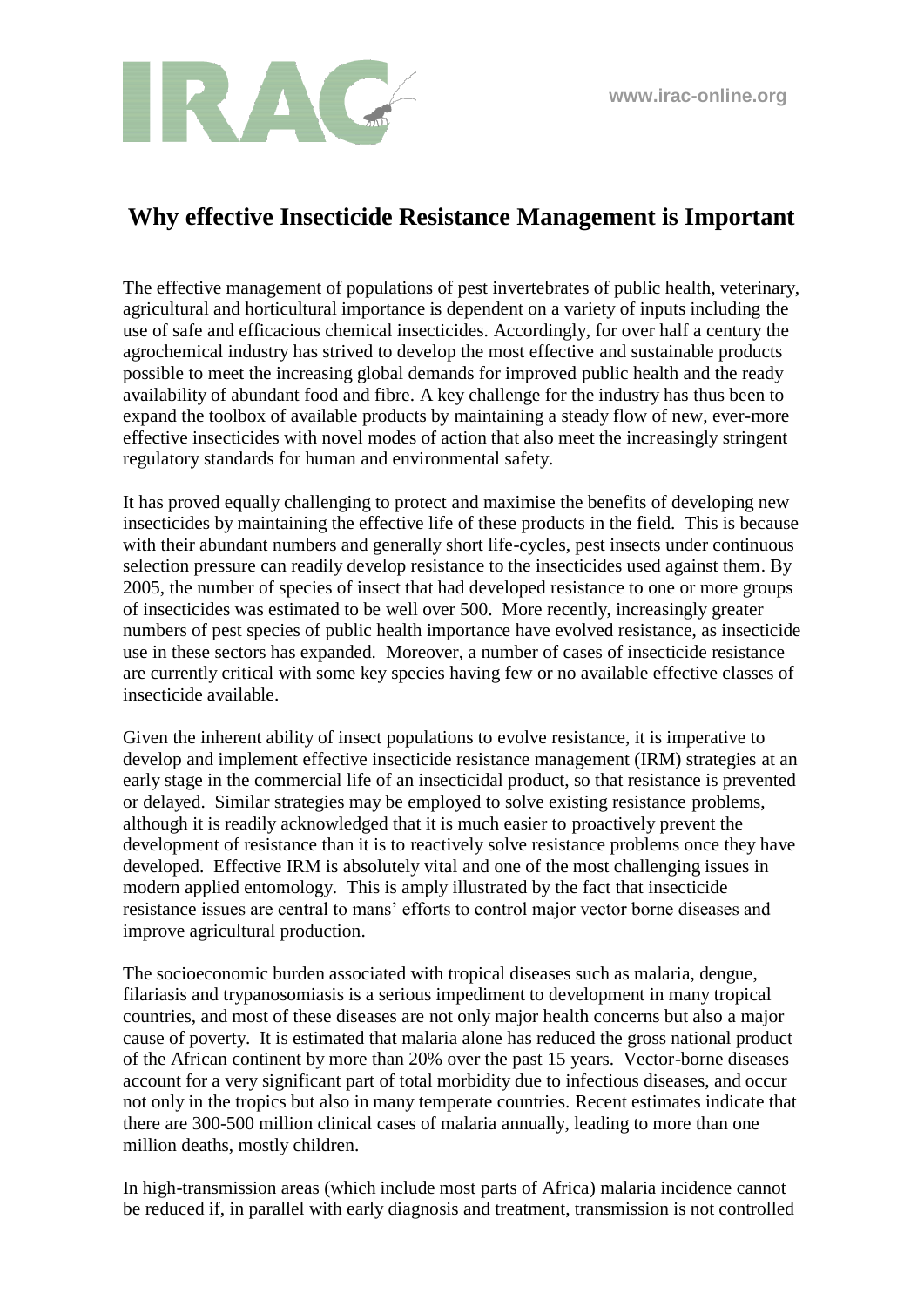through very effective vector-control and/or personal-protection interventions. Accordingly, insecticides remain the most important element of integrated approaches to vector control. Although public health accounts for only a very small fraction of overall insecticide quantities applied, many vector species of public health importance have already developed resistance to one or more insecticides. Whilst the use of IRM strategies employing a number of compounds with different mode of action is ideal, the control of adult mosquitoes depends entirely on insecticides with just two modes of action in the insect nervous system (please refer to page xx in this journal). The loss of useful compounds and the development of widespread resistance to existing compounds highlight the urgent need for a new mosquito adulticide.

New technologies such as insecticide-treated bednets (ITNs) and insecticide-treated materials (ITMs) are now highly promoted and used to protect particularly children and pregnant women. However, ITNs still remain highly dependent on a single class of insecticides; the synthetic pyrethroids. The massive efforts currently developed to control malaria, especially in Africa, may be jeopardized by the widespread development of pyrethroid resistance due to the permanent exposure of adult mosquitoes to this class of insecticides.

It is also important to understand that almost all public health insecticide classes are also used in agriculture. When vectors breed within or close to agricultural crops, they can be exposed to the same or similar insecticidal compounds and develop resistance. This phenomenon is of particular relevance for malaria vectors. Such considerations underline the importance of resistance experts in both sectors working together to manage resistance.

In the crop protection sector, the use of insecticides is vital to improve and maintain agricultural and horticultural productivity and to feed an ever-growing world population. It has been estimated that by 2020 the world's population will have increased to 7.5 billion (6.0 billion in 2000) but that the area of arable land and permanent crops will remain unchanged. This will result in the area of farmland required to support each person decreasing from 0.3ha in 2000 to 0.2ha in 2020 and it highlights a strong need for more intensive crop production.

At one time it was believed that the agrochemical industry could always invent ways out of resistance problems by developing new insecticides with novel modes of action which would be unaffected by pre-existing resistance mechanisms. Such an approach assumed that an endless supply of such new compounds was possible, and it likewise assumed that it was acceptable to use new insecticides indiscriminately until they failed. Modern, more enlightened approaches acknowledge that it is hugely expensive, very time-consuming and not at all easy to develop new insecticides. Estimates from the European Crop Protection Association (ECPA) in 2003 suggest that the cost of developing a new active ingredient is \$184m. Registered compounds should therefore be regarded as valuable resources, and protected from resistance developing to them.

An essential feature of modern, successful IRM strategies is the availability of a toolbox of insecticidal compounds with a broad range of modes of action. Experience has shown that all effective insecticide resistance management strategies work by reducing the selection for resistance from any one type of insecticide or mode of action. This can be achieved by various means including the use of sequences, alternations, rotations, mixtures or mosaics of insecticides.